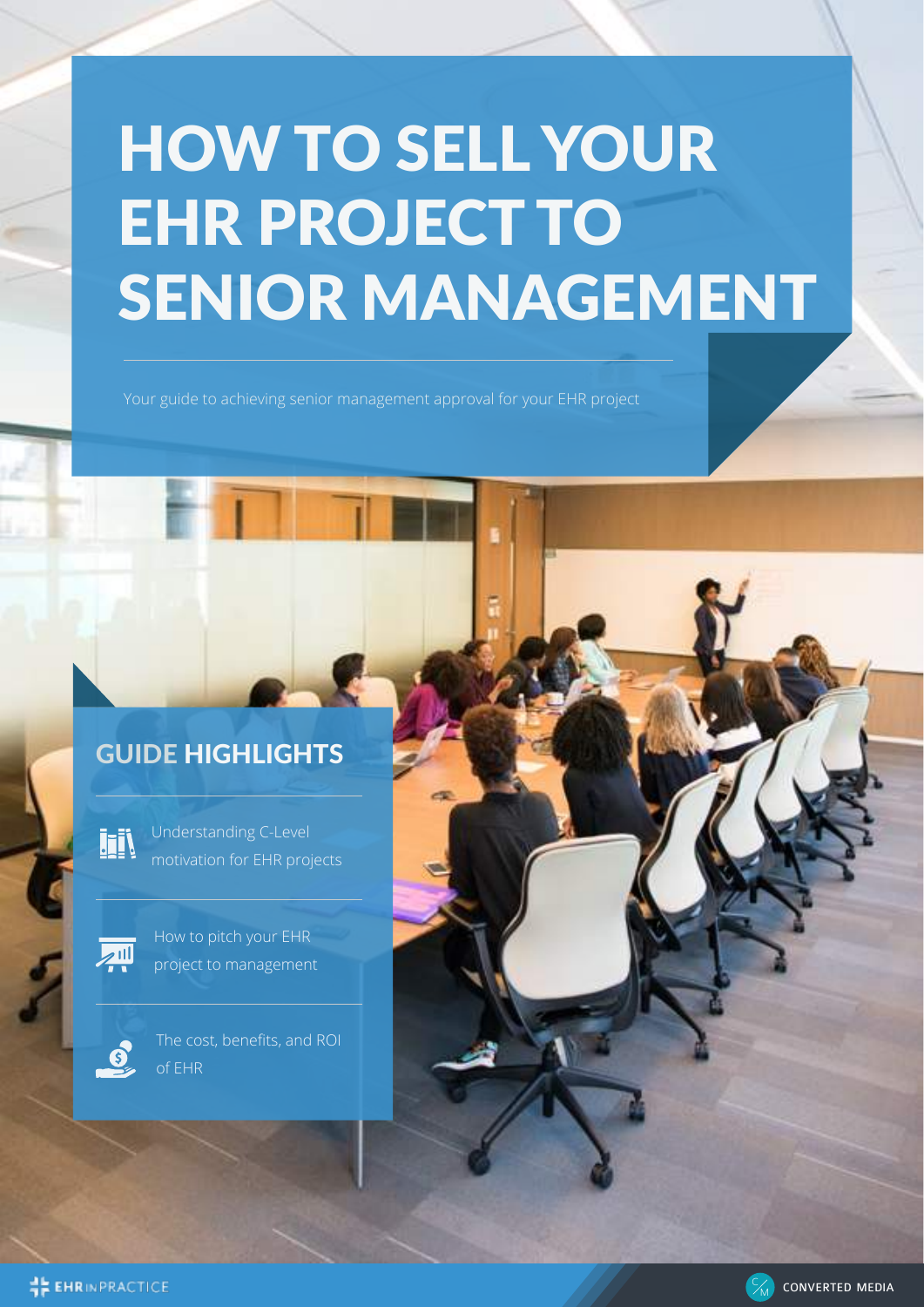## INDEX

The importance of executive buy-in

4 Motivations for investing in an EHR

6 Problems with EHR investments

How to make a case for investment to C-Level

> 11 Costs, benefits, and ROI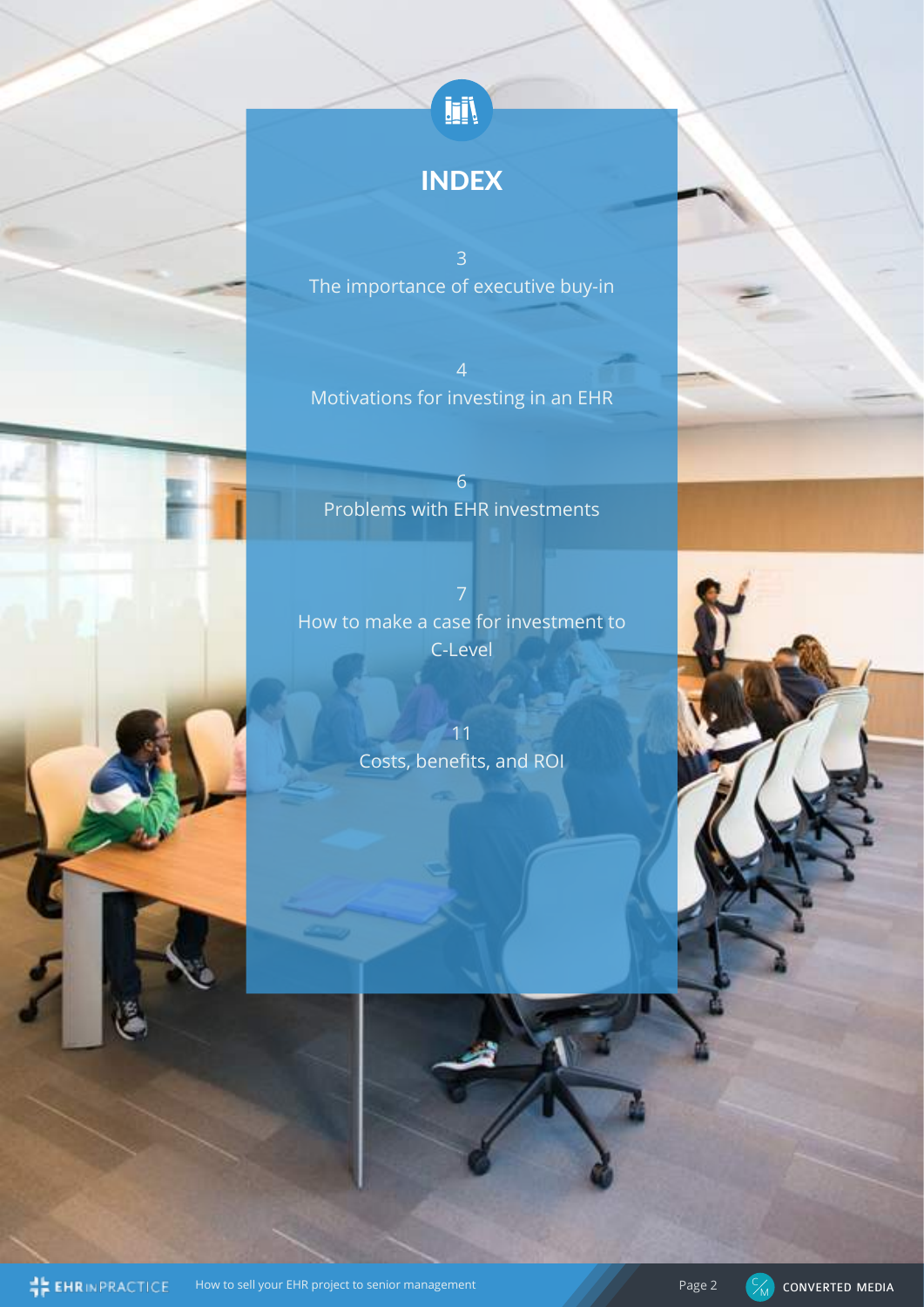

## THE IMPORTANCE OF EXECUTIVE BUY-IN

The widespread adoption of EHRs has been one of the most significant advances in the practice of healthcare over the last two decades. EHRs have empowered healthcare organizations to more efficiently manage and analyze clinical information, provide care, monitor patient populations, and manage business operations. However, there are drawbacks to EHR technology, which, to senior management, may prompt pushback to further investment in EHR technology beyond what is needed under regulatory requirements.

The reasons for senior management's reticence to further invest in EHR rest on a number of factors that are often unique to an organization, particularly the size of the organization, the area of practice, and whether the organization is a for profit or not for profit entity. However, given that above all other considerations, a healthcare practice must be fiscally viable: senior management will likely view any new EHR investments through the lens of whether it is justified from a financial standpoint. Presently, advocates for investment may be fighting an uphill battle.

The overriding view from some healthcare organizations is that the return on investment (ROI) in EHR technology was not as expected as evidenced by a survey, conducted by Health Catalyst and presented at the 4th Healthcare Analytics Summit<sup>[1]</sup>. This data states 61 percent of professionals viewed their ROI on EHR as terrible (19 percent) or poor (42 percent)—29 percent stated it was mediocre, 9 percent said positive, and 1 percent said superb. However, as will be discussed, one should not assume that pitching further investment to C-Level staff is a lost cause. Rather, it's a question of framing the case for investment in terms of both long-term and short-term gains.

The information presented throughout this white paper will discuss current issues and evidence surrounding EHR investment, and how to make the most effective case for further EHR investment to senior management.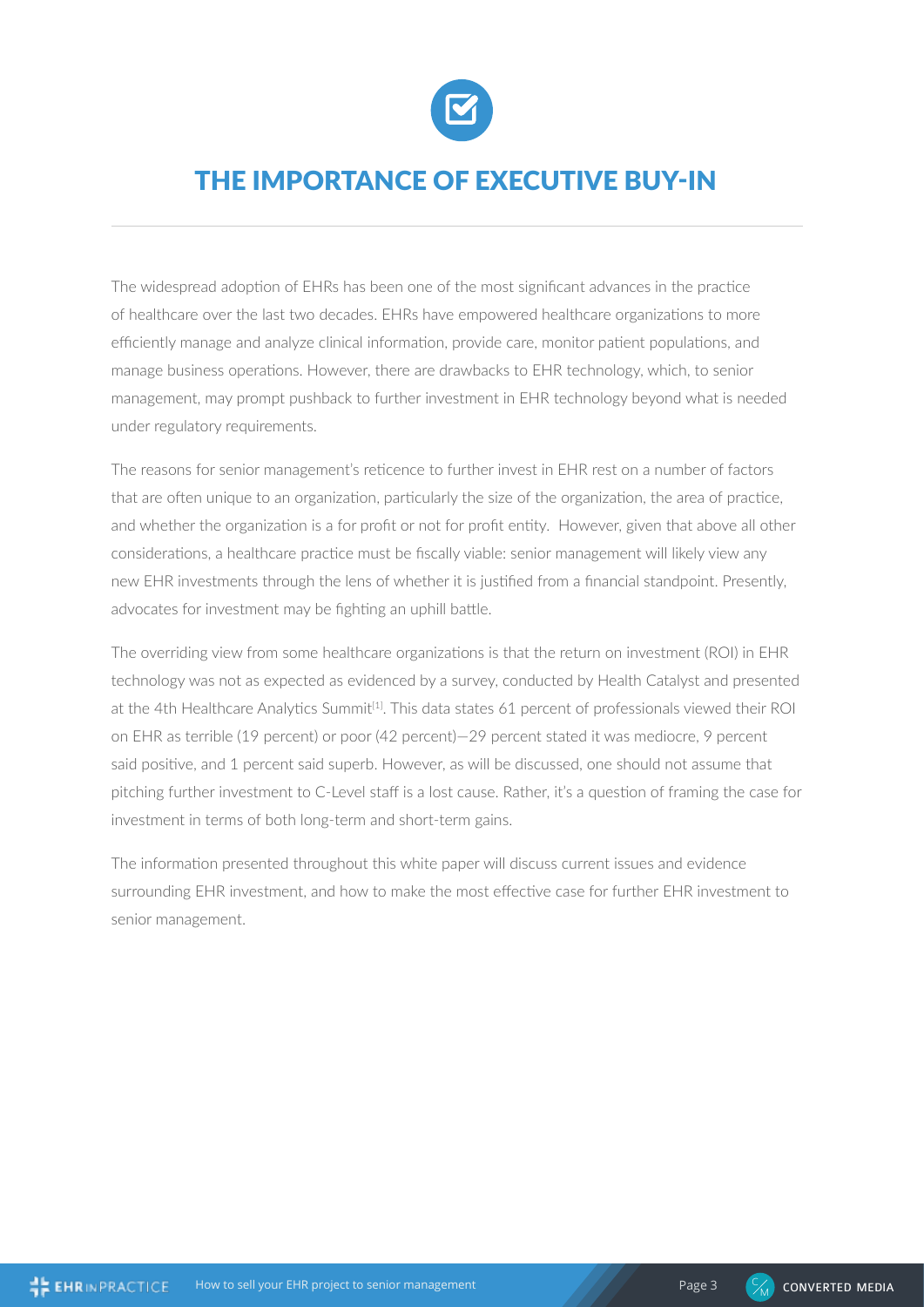

## MOTIVATIONS FOR INVESTING IN AN EHR

Practices change EHR systems or further invest in existing technology for many reasons. One of the overriding reasons practices change or invest further in their EHR involves dissatisfaction with an existing system's functionality or usability. According to Medical Economics' 2017 EHR Report<sup>[2]</sup>, nearly half of the 62% respondents who noted they had switched EHRs state that deficits in the previous system led them to look for a replacement or prompted further investment.

With the significant segment of those in healthcare who display some level of dissatisfaction with their EHR, survey data indicates that there exists some enthusiasm for further investment. For example, in a recent survey conducted by KPMG<sup>[3]</sup>, the chief information officers surveyed plan to invest heavily over the next three years to improve how electronic medical record systems are used, by spending heavily in optimizing existing EHRs at their organizations.

The survey results show CIOs are concerned about the efficacy of "factory boilerplate-style system installations." The poll found that 38% of the 112 survey respondents ranked EHR or EMR optimization as their top choice for where they plan the majority of capital investment over the next three years.

Investment in optimization appears to be where future EHR investment will take place. The report suggests that senior management investing in EHR optimization focus on the following areas:

- Enhancing user experience
- **Training**
- Coding services more effectively
- Mobile access to their EHR
- Aligning EHR technology within the larger organizational infrastructure
- Automating functions

Besides EHR optimization, the CIOs surveyed listed and rated the following areas of functionality as high investment priorities:

• Accountable care/population health technology (21%)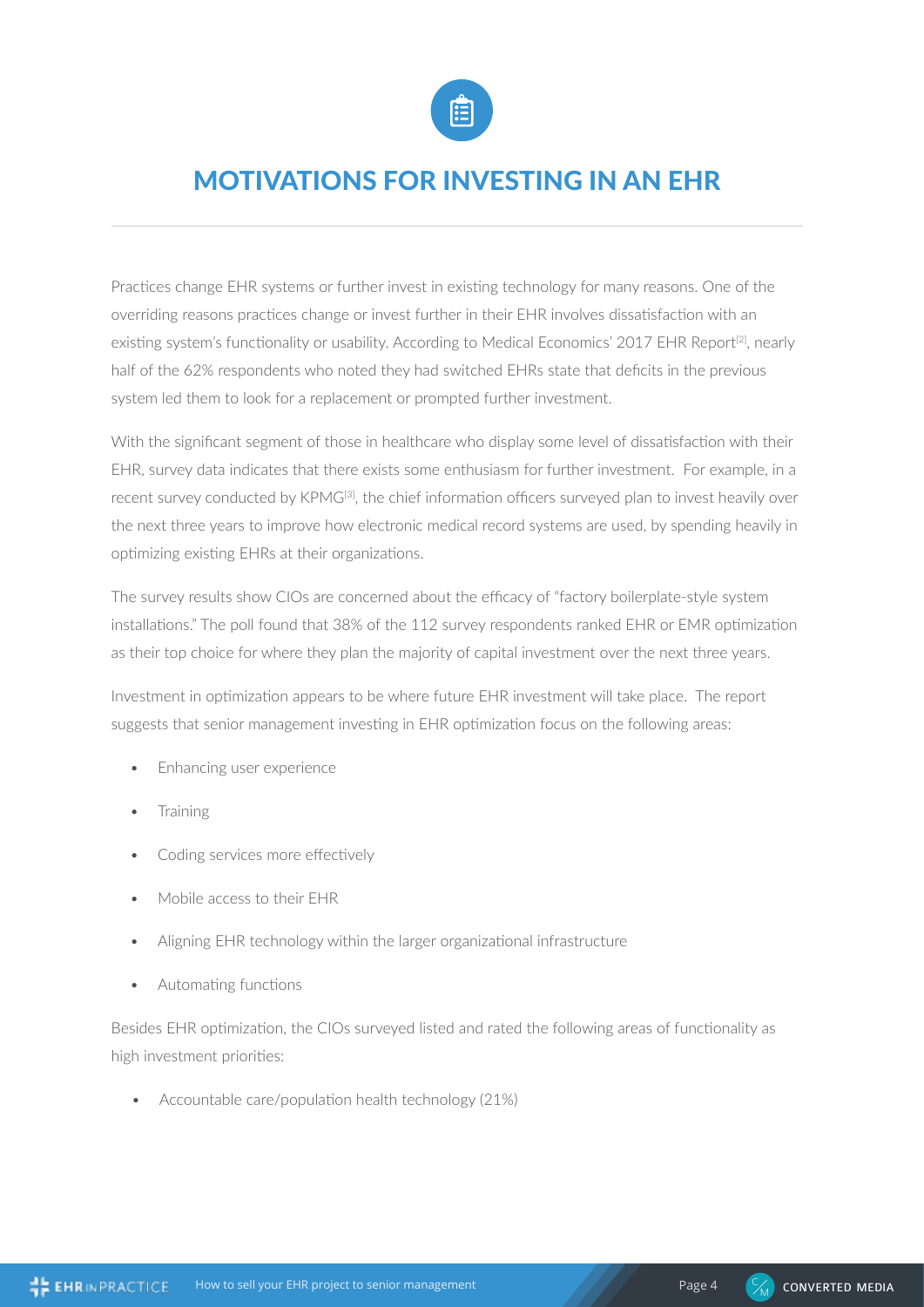- Consumer/clinical and operational analytics (16%)
- Virtual/telehealth technology enhancements (13%)
- Revenue cycle systems/replacement (7%)
- Enterprise resource planning systems/replacement (6%)

The main takeaway from the KPMG survey indicates that CIOs are not seeking to invest in basic functionality for compliance purposes. Instead, CIOs are looking to direct investment into making their EHR a more powerful tool that can enhance how these organizations deliver care and can do so more efficiently.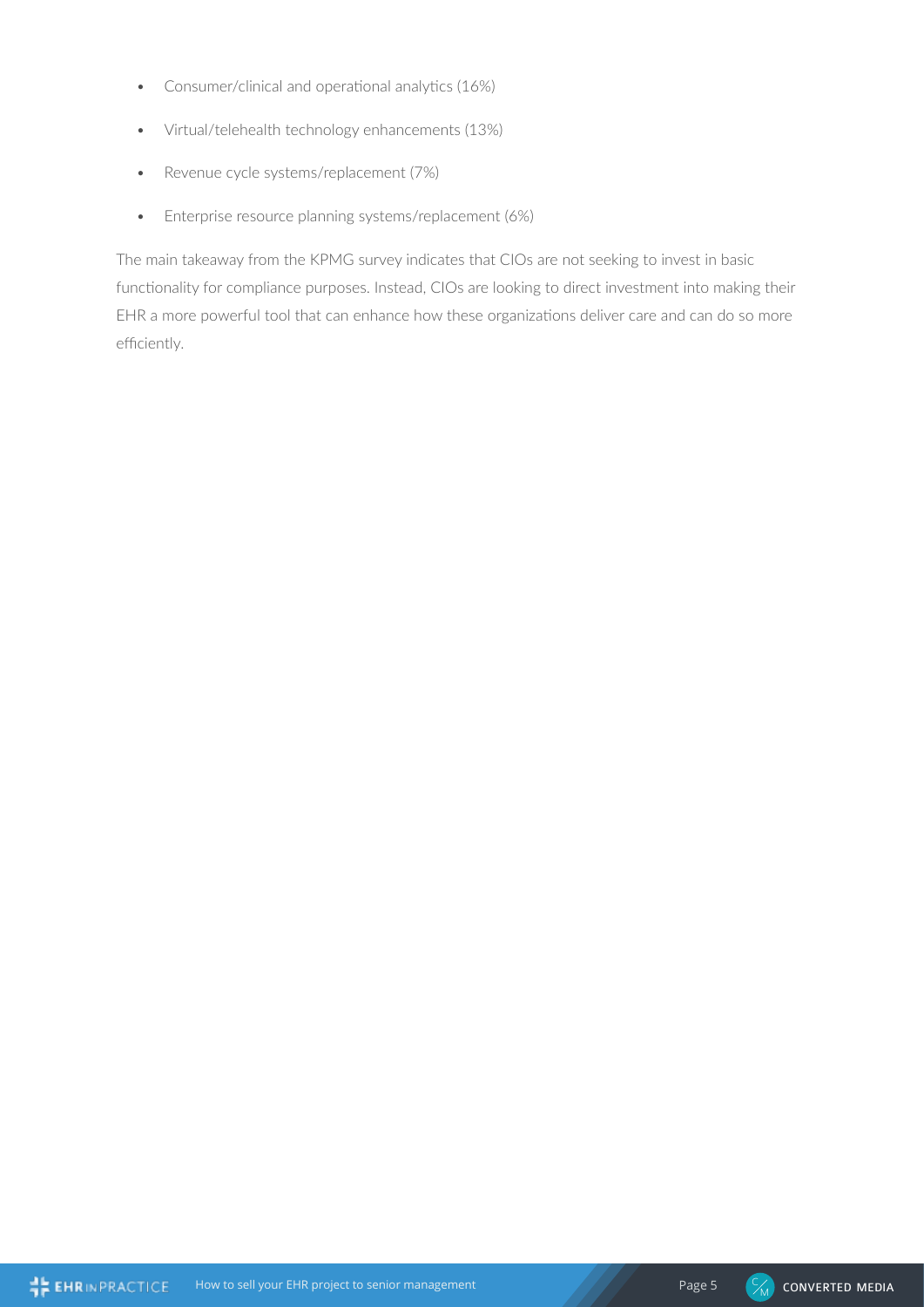

## PROBLEMS WITH EHR INVESTMENTS

Although received wisdom indicates that investments in EHR technology are considered a cost of doing business, organizations investing in this technology still expect some return on investment. Herein lies the problem. The return on investment that comes from EHR technology can be challenging to quantify, and its benefits are often incremental. Thus, if the expectations regarding return on investment are immediate and clearly understood benefits, then investors might be disappointed.

One should assume that problems related to return on EHR investment are a product of not understanding the nature of the investment. Rather there are some concrete and justifiable concerns regarding whether increased investment beyond what is needed for regulatory compliance is worthwhile.

Other evidence does indicate that primary care practices have experienced positive results when investing in EHR technology. A study conducted in 2014<sup>[4]</sup> and published in the journal JMIR Medical Informatics indicates that among the surveyed primary care clinics that EHR investments were recovered "within an average period of 10 months (95% CI 6.2-17.4 months)." These practices were able to see more patients with an average increase of 27% after an EHR implementation. The study also indicated that the increase in patient volume resulted in a breakeven point of 10 months.

Other evidence confirms these findings, a study published in Health Affairs<sup>[5]</sup> looking at return on investment (ROI) for implementation of an EHR system in smaller medical practices showed these practices were able to make up for the cost of EHR implementation in 2.5 years due to increased revenue resulting from improved accuracy in coding and increased provider productivity.

For larger organizations, performance data shows that investment must be carried out thoughtfully. According to a study by the National Board of Economic Research (NBER)<sup>[6]</sup>, hospitals that invested in advanced EMRs and did not have the expertise to innovate to improve operations wound up increasing their overall costs by 6%, even after several years. However, this should not be taken to mean that large organizations do not realize significant gains on EHR investments, rather investments need to be made strategically in areas that will result in positive benefits for the practice. For example, evidence from the study by the NBER shows some leading hospitals are realizing substantial and sustained improvements in clinical and financial metrics as a result of EHR investments.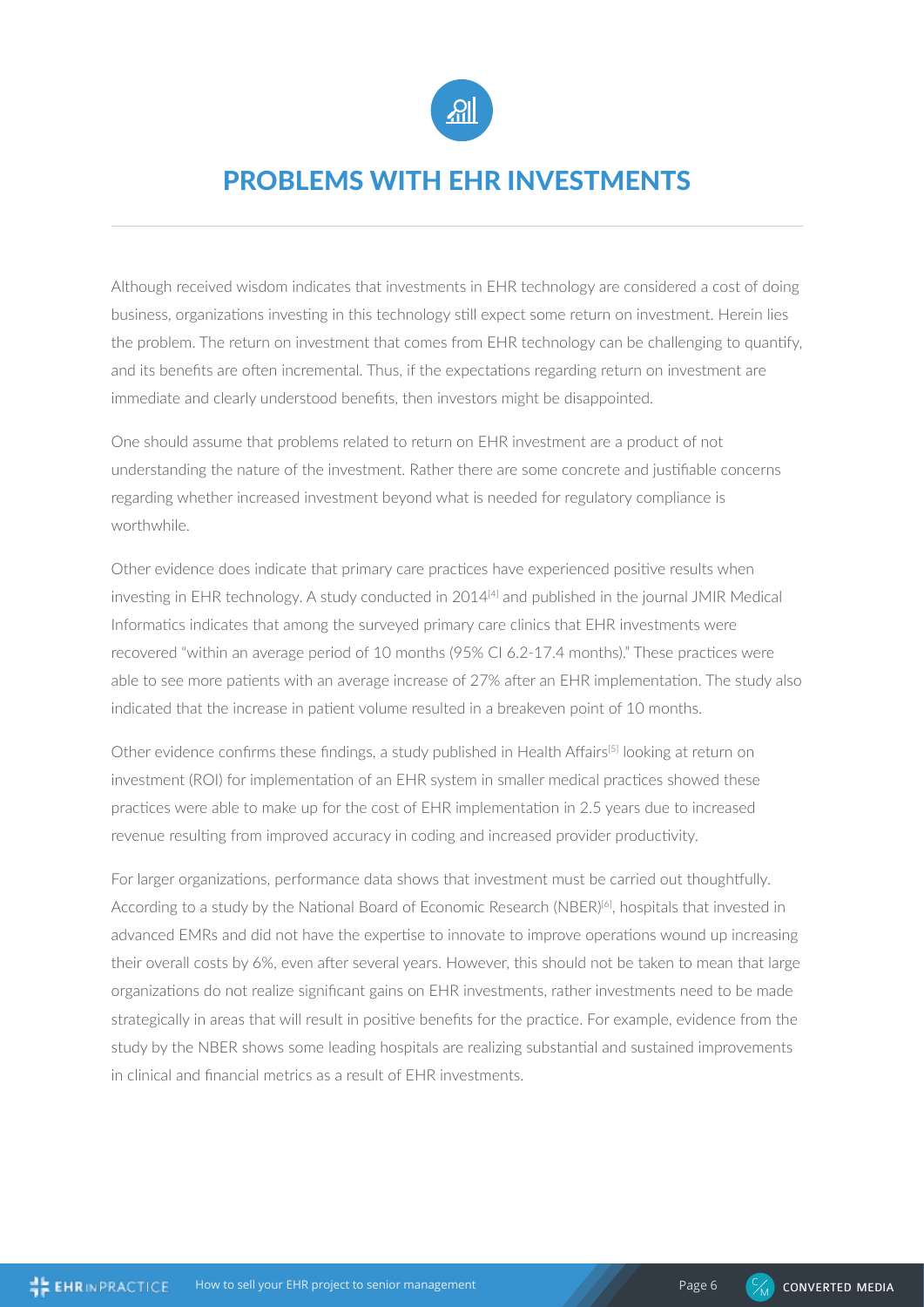

### HOW TO MAKE A CASE FOR INVESTMENT TO C-LEVEL

Before discussing the strategies that can be used to influence senior management to invest in EHR technology, it is important to understand why buy-in at the C-Level is important. Just as is the case for any level of staff buy-in, it is important to ensure that all parties are aligned with the same goal. Buy-in with C-Level staff is also crucial for an obvious reason: C-Level staff are primarily the group who control fiscal decision in an organization. Therefore buy-in among this group is important, but also likely necessary to see a project to fruition.

When discussing the issue of buy-in at the executive level, just as is the case with buy-in at any other level in the organization, all stakeholders must be aligned to move forward. For C-Level staff to be aligned with a proposed project, buy-in must be obtained. Gaining buy-in from C-Level staff is a process of making the case that a certain course of action or project is aligned with an organization's goals and is a worthwhile pursuit, rather than something that must be tolerated or viewed as a "necessary evil."

#### **FIND A C-LEVEL CHAMPION**

Just as is the case when pitching an EHR project among clinical and administrative staff, finding a champion (or a few) among C-Level staff can help increase the probability of success when making a pitch to senior management. Finding a champion is beneficial in that it offers the chance to have an insider who can advocate for your project before and after the pitch is made, but also is useful given that a C-Level insider willing to champion your project can also provide valuable insight into what it might take to push the proposal to success, and, accordingly, can also provide valuable feedback by pointing out the strengths and weaknesses in your proposal.

#### **EVIDENCE AND SOUND METHODS MATTER**

Making a pitch to C-Level must be based on evidence and reliable methods. Although assumptions may be used, they must be backed up by evidence. For example, if one makes the case that an EHR investment will result in increased revenue due to the increased patient volume, the best approach is to find evidence of similar cases where this outcome has occurred. Find similar size organizations and use them as examples. Examples can be found in formal research studies or case studies commissioned by private sector agencies or think tanks. If an exactly similar case is not available to use, find the best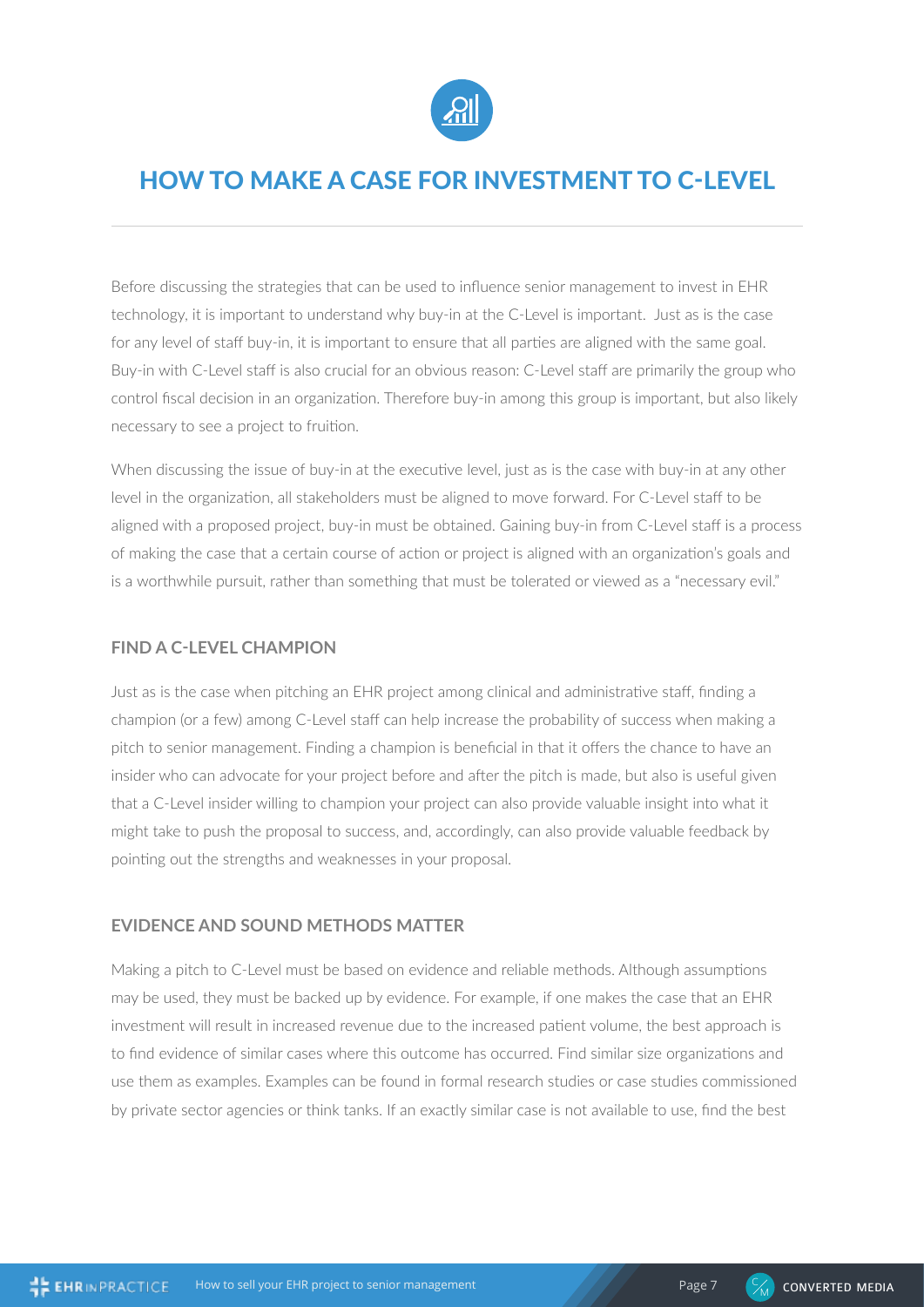available evidence and insert a caveat that although it is not exactly on point, it can still provide useful insight.

Secondly, when offering projections and calculations that make representations regarding potential costs and benefits or ROI projections, it is important to model these calculations using accepted methods and, again, sound real-world evidence. In this case, consult individuals familiar with healthcare finance and budgeting to check your work.

#### **MAKING A CASE FOR ADDED VALUE AND THE ELIMINATION OF INEFFICIENCIES**

As such, the proposed EHR project must satisfy some type of need. Organizational needs about healthcare technology can fall under two broad categories: technology that solves an existing problem found within the technology currently in place, or technology that addresses a need not currently being met by the technology in place. In either case, the pitch must include evidence that either value is being added to the organization's operations or inefficiencies are being eliminated.

Making the case for added value or reduced waste can fall under a number of areas. For example, credible evidence from the Journal Risk Management and Healthcare Policy<sup>[7]</sup> shows an EHR can provide tangible benefits to a practice including: increased efficiency, quality, and reduction of waste.

#### **FUTURE PROOFING AN ORGANIZATION**

Future proofing is a buzzword that often is used without a great deal of consideration as to what it actually implies. Future proofing basically involves staying ahead of the curve by anticipating trends and reacting in a manner that allows an organization to make the best out of changes in the environment outside of their organization. For example, 10 years ago healthcare practices were likely future proofing themselves against regulations that mandated EHR use. Today, future proofing an organization involves making healthcare organizations more efficient in delivering quality services, and realizing that providing health care services is a business that must be mindful that patients are consumers and that their satisfaction matters.

For example, patient satisfaction as an issue of value creation is illustrated in the eighth annual Black Book industry surveys of inpatient EHR users<sup>[8]</sup>. The report states that "involvement with healthcare consumers through technologies is proving to be a significant element of patient satisfaction," Doug Brown, managing partner of Black Book Research goes on to report that "healthcare consumers more frequently interact through electronic media in 2018, and while they value contact with their providers, they don't have the patience for lacks in hospital interoperability, incorrect billing and access to scheduling and results." These statements are further supported by the fact that eighty-nine percent of healthcare consumers under 40 polled disclosed they are unsatisfied with the technology capabilities of the healthcare organizations with which they seek services. Eighty-four percent of respondents stated that they are seeking the most technologically advanced and electronically communicative medical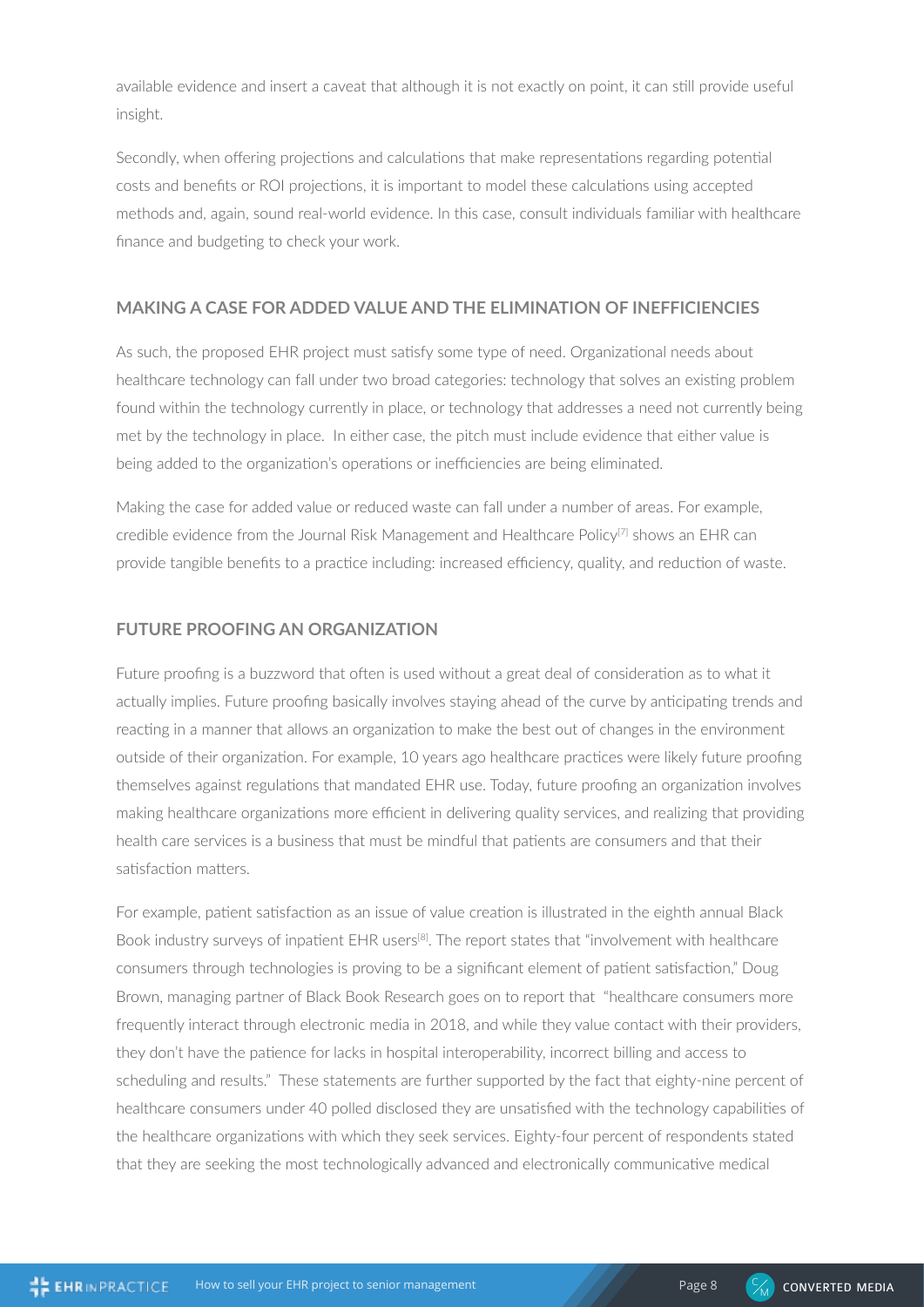organizations available for their healthcare alternatives. As such, future proofing an organization can, in some cases, mean providing the best technology for clinical operations, but also enhancing how an organization interacts with its customers.

#### **DEMONSTRATE COMPREHENSIVE AND ORGANIZATION-WIDE BUY-IN**

A lack of buy-in from C-Level staff may be overcome if the case can be made that clinicians and staff are on board with the proposal. In this case, gathering staff and clinician input on the proposed project can be used as an effective persuasive tool. For example, clinicians or other staff may provide proof that the current system is creating inefficiencies in workflows and that upgrading existing technology or investing in new technology may help clinicians and staff make the best use of the EHR.

#### **PACKAGING THE PITCH**

Packaging the pitch is almost as important as its contents in many regards. A pitch that is delivered in a sloppy manner will often create the impression that its contents lack credibility. Therefore, treat any proposals that are made internally to C-Level staff as if it were being made to a group of outside investors. Accordingly, make supporting documentation available, and allow the audience to review your pitch in advance so that any questions can be addressed. Also, and perhaps most importantly, provide copies of any calculations or supporting material so that the audience can review your assumptions and how you arrived at them prior, rather than asking the audience to search out the material for themselves.

#### **MANAGING STUMBLES AND ADDRESSING QUESTIONS**

One of the most important aspects of making a persuasive argument rests in the ability to not only advocate for your own proposals, but also to have the ability to address shortfalls or limitations in your case. As such, when making a pitch for EHR investment it is important to consider potential weaknesses in your reasoning, but also to be able to discuss them in the context of potential alternative solutions. Therefore, if someone questions the assumptions being used or the viability of a proposal one should avoid going into defensive mode, rather explain your reasoning and then offer alternatives that may be plausible to the target audience.

#### **C-LEVEL INSIGHTS**

CIOs from 13 prominent healthcare organizations, who met in 2017 at the annual Scottsdale Institute Spring Conference CIO Summit, were surveyed during a session involving the topic of providing value to healthcare organizations through technology.

Participants stated with regard to proving value, many of the CIOs noted that C-level members of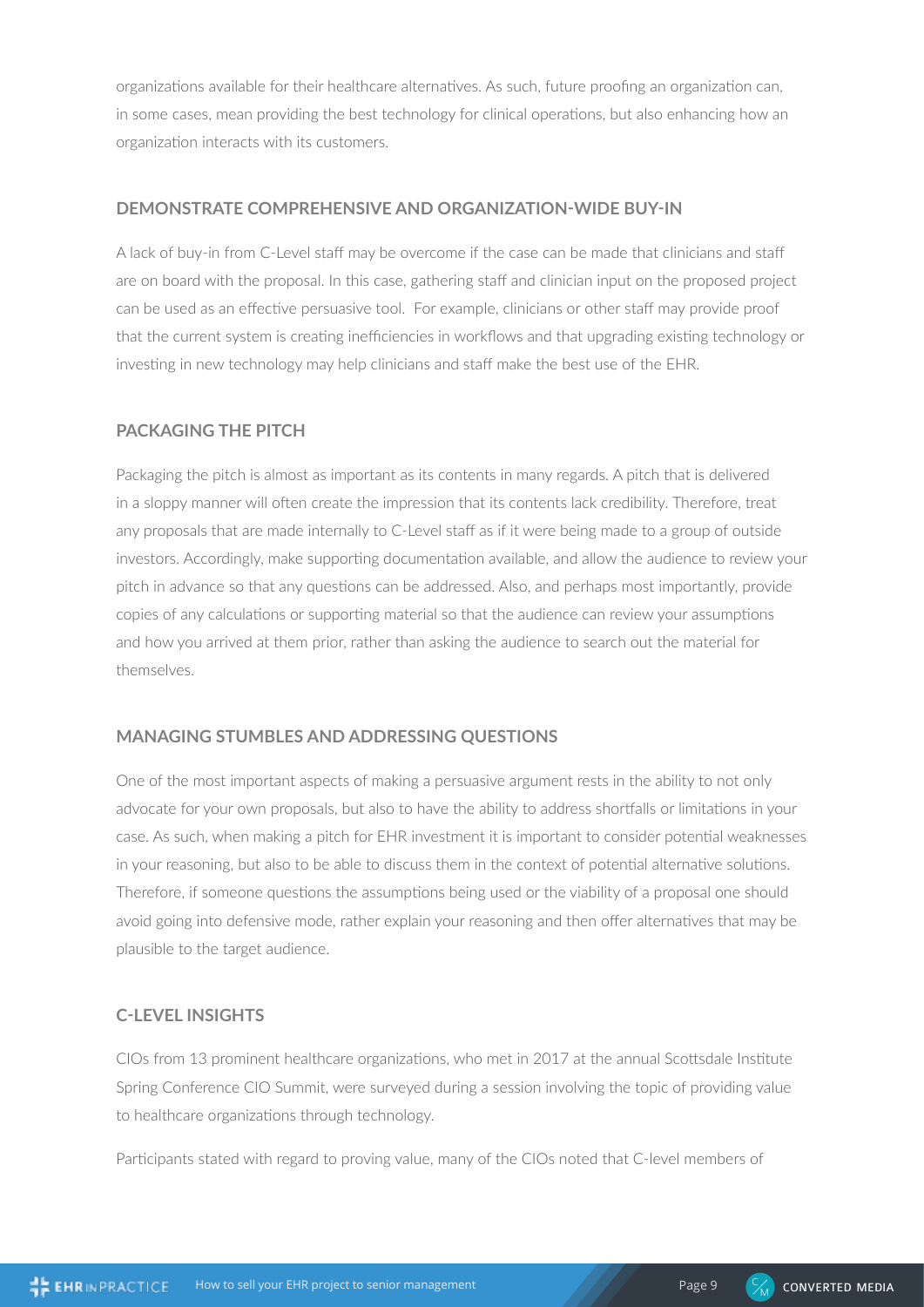their organizations are not being asked to do so. As reported in the online publication Healthcare Informatics<sup>[1]</sup>, respondents such as Robert Eardley, Houston Methodist, noted that although the organization expects value from the EHR, "he is not being pushed to provide hard dollar return on investment." Accordingly, one can assume from this evidence that organizations often struggle to define the type of value an EHR can provide, and are not engaging in important discussions regarding barriers and opportunities in this regard.

Patrick O'Hare notes, "teasing out the EHR value versus people and process is just too difficult. The cost of the EHR is embedded in operational cost. It is a cost of doing business…IT tools are used to help achieve quality."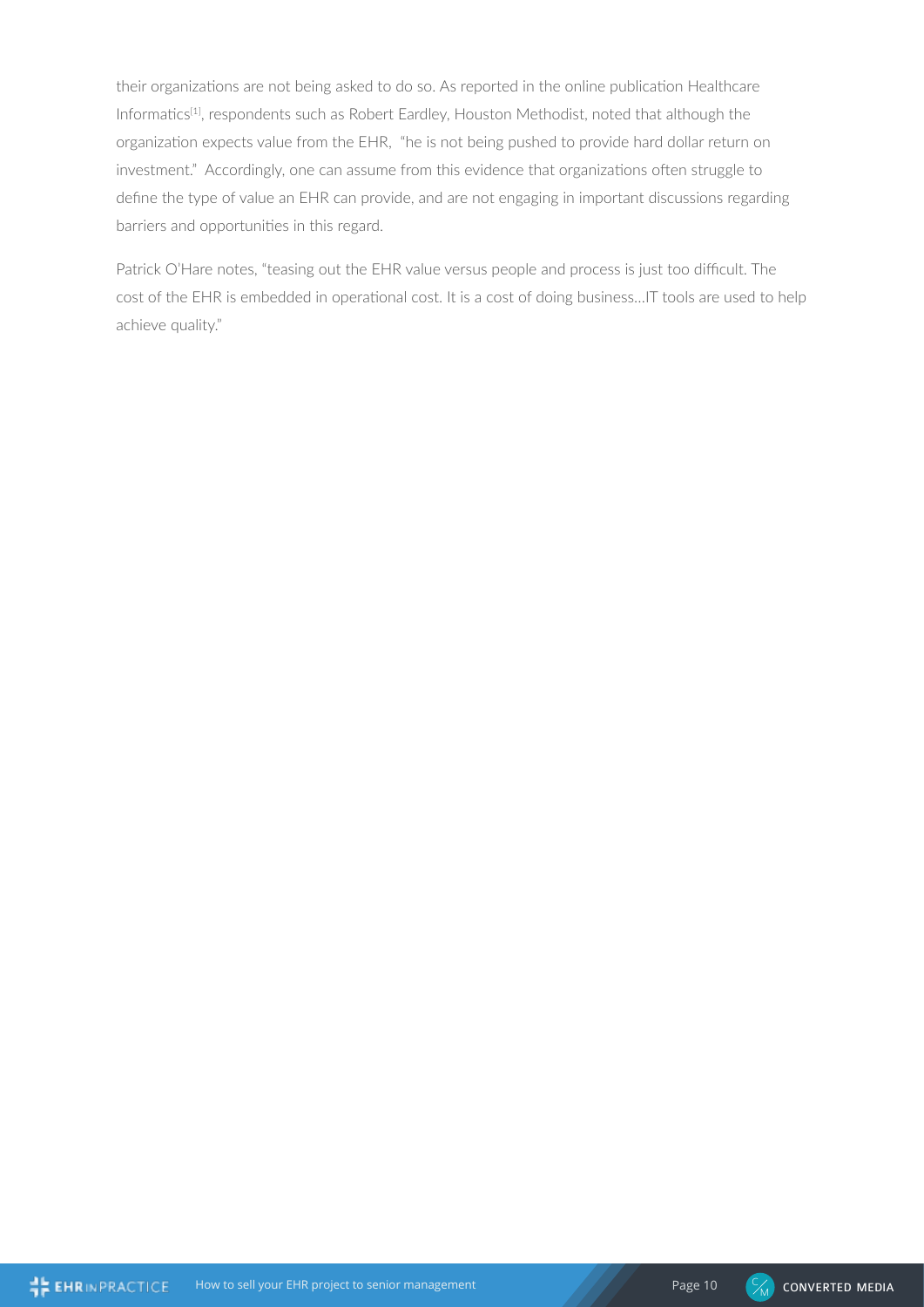

## COSTS, BENEFITS, AND ROI

When deciding whether to invest in an EHR, a practice can rely on two tools to analyze the case for EHR investment: ROI and CBA. Return on investment (ROI) is a calculation of the most tangible financial gains or benefits that can be expected from a project versus the costs for implementing the suggested program or solution. Whereas an EHR cost benefit analysis (CBA) is more comprehensive than ROI, and attempts to quantify both tangible and intangible costs and benefits. Whether a practice chooses to use an EHR systems benefit analysis or rely on an ROI (or both methods), it is important to view all the direct and indirect costs that can impact the EHR investment decision and decide accordingly.

When calculating the ROI or a CBA for EHR investment, it is important to understand and fully explain quantifiable and non-quantifiable benefits that the EHR system will bring to the medical practice.

#### **QUANTIFIABLE BENEFITS INCLUDE**

**Increased revenue:** This is typically due to more accurate medical coding and billing. The more accurate the billing, the more likely the practice will be properly reimbursed for their services.

**Increased provider productivity:** Because the EHR system allows the clinician to streamline visit notes, physician orders, follow-ups, and billing, the provider is able to be more productive. Most of the encounter notes can be completed during the point of care, which increases productivity and ensures accuracy in documentation.

**Improved operational efficiency:** EHR systems improve operations of a medical practice. This decreases the need for operational personnel, lowering overhead. Most EHR systems streamline scheduling, billing, and communications, which greatly improves operations.

#### **NON-QUANTIFIABLE BENEFITS INCLUDE**

**Improved job satisfaction for clinicians and staff:** Once the staff feel comfortable with the EHR system, their job duties should be more streamlined. There will be less duplication of work and less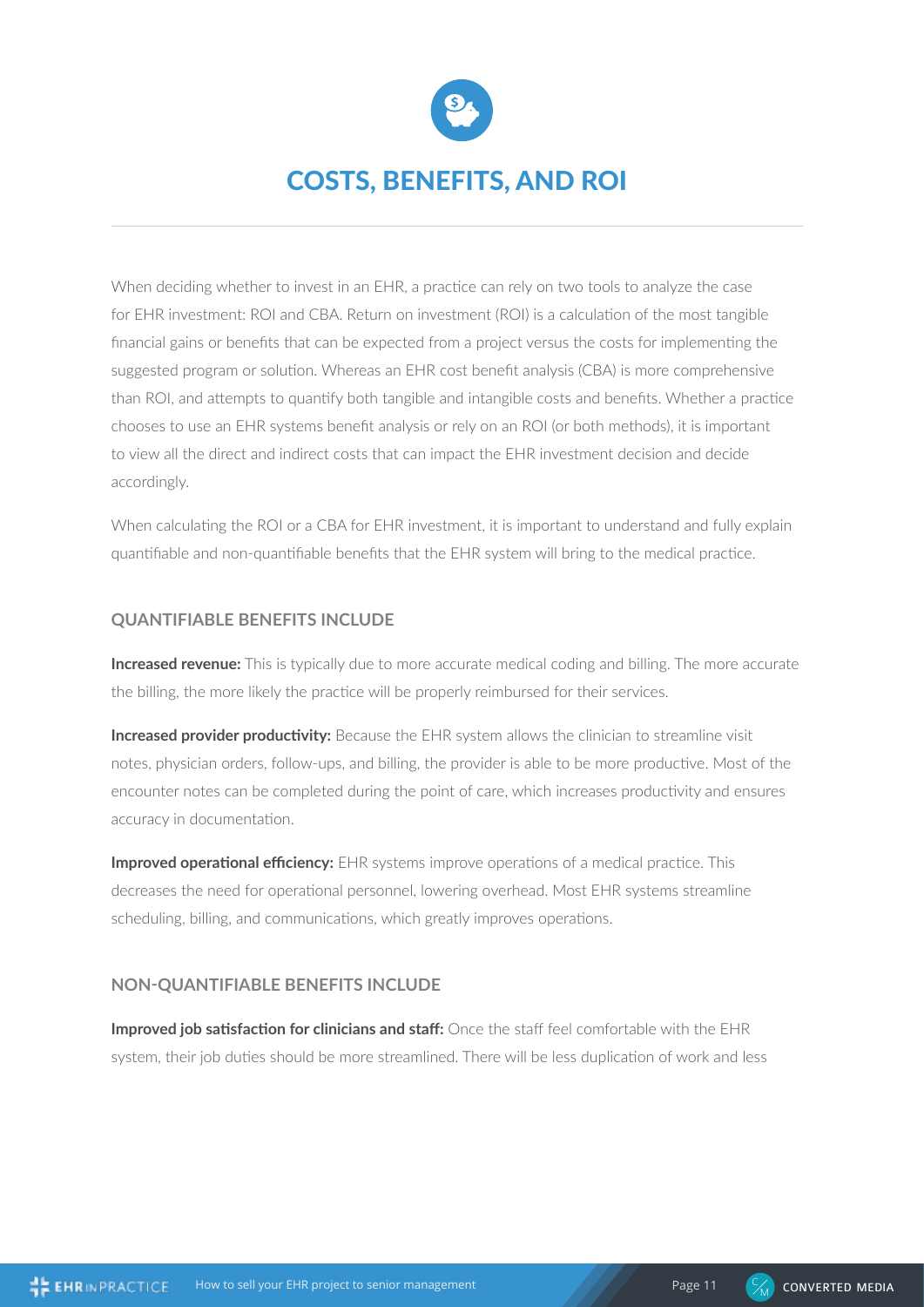need for tedious tasks, allowing them to focus on patient care. This will lead to greater job satisfaction, improving retention rate and practice morale.

**Improved patient satisfaction:** Patients can tell when their medical practice runs professionally and efficiently. Patients will be more satisfied and more likely to remain a patient in the practice.

**Improved patient outcomes:** EHR systems provide tools for screenings, medication interactions, best practice treatment plans and means for communication with their providers. These tools lead to improved patient outcomes and better patient care.

#### **COSTS**

One of the major obstacles healthcare organizations face when deciding to invest in EHR technology involves accurately modelling costs. Accordingly, when making the case to justify the cost of an EHR investment, it is important to use an analysis that features the total cost of ownership in the short-term and long-term so that decision makers can be fully apprised of EHR-related costs.

One of the most comprehensive and efficient measures for modelling long-term costs involves calculating the total cost of ownership (TCO). TCO is best defined as a full assessment of information technology and services costs over time. EHR TCO represents an accounting of all costs (both short term and long term, and direct and indirect) in order to create an accurate picture of the cost of operating an EHR and not merely purchasing the system.

TCO should be an estimation of the "real" cost of ownership which often includes many overlooked expenses. Practices often make the mistake of focusing on "out of the box costs" such as purchase price, hardware and licensing, while minimizing or not fully considering some of the hidden costs of ownership.

In making long-term forecasts, EHR TCO provides the most useful measure of whether a system can be justified from an ROI perspective. Practices should also realize that these estimates should account for all costs even, those that cannot be easily modeled. Costs may be higher under a TCO, but they will provide a more accurate picture of EHR system costs.